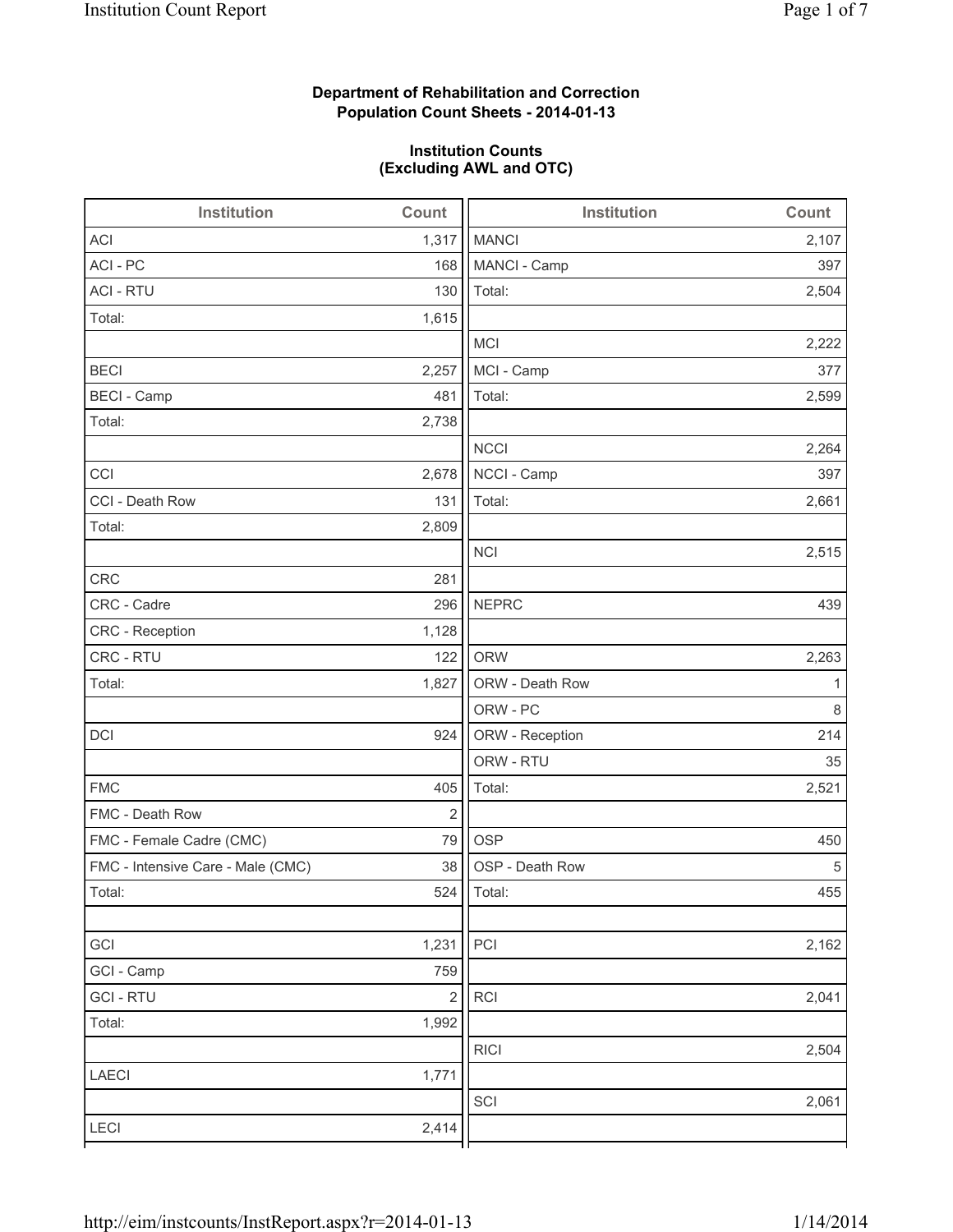| LECI - Camp              | 176   | SOCF        |                          | 1,154  |
|--------------------------|-------|-------------|--------------------------|--------|
| Total:                   | 2,590 | SOCF - RTU  |                          | 69     |
|                          |       | Total:      |                          | 1,223  |
| <b>LOCI</b>              | 2,275 |             |                          |        |
|                          |       | <b>TCI</b>  |                          | 1,077  |
| <b>LORCI</b>             | 261   | TCI - Camp  |                          | 434    |
| LORCI - Cadre            | 209   | Total:      |                          | 1,511  |
| <b>LORCI - Reception</b> | 804   |             |                          |        |
| Total:                   | 1,274 | <b>TOCI</b> |                          | 1,136  |
|                          |       |             |                          |        |
| <b>MACI</b>              | 1,018 | <b>WCI</b>  |                          | 1,357  |
| MACI - Minimum           | 1,280 | WCI - RTU   |                          | 51     |
| MACI - Youth             | 16    | Total:      |                          | 1,408  |
| Total:                   | 2,314 |             |                          |        |
|                          |       |             | <b>Total Population:</b> | 50,393 |

\* The Total Population includes 37 Offenders with Reason Codes 30 & 31.

\*\* The Total Population includes 27 Offenders with Reason Code 0A.

#### **Male Population by Security Level (Include AWL and Exclude OTC)**

| <b>Security Level</b>  |                   | <b>Body</b> | <b>AWL</b> | $(-OTC)$ | <b>Total</b> |  |
|------------------------|-------------------|-------------|------------|----------|--------------|--|
| Total Level 5          |                   | 113         |            |          | 113          |  |
| Total Level 4          |                   | 1,782       | 13         | 13       | 1,782        |  |
| Total Level 3          |                   | 11,289      | 133        | 93       | 11,329       |  |
| Total Level 2          |                   | 17,325      | 193        | 124      | 17,394       |  |
| Total Level 1          |                   | 15,700      | 178        | 103      | 15,775       |  |
| <b>Total Death Row</b> |                   | 138         |            |          | 138          |  |
|                        | <b>Total Male</b> | 46,347      | 519        | 335      | 46,531       |  |

#### **Female Population by Institution (Include AWL and Exclude OTC)**

| Institution              | <b>Body</b>    | <b>AWL</b> | $(-OTC)$       | <b>Total</b> |
|--------------------------|----------------|------------|----------------|--------------|
| CRC - Reception          | $\overline{2}$ | 0          | $\mathbf{0}$   |              |
| DCI                      | 924            |            | 4              | 927          |
| <b>FMC</b>               |                | 6          | $\overline{2}$ | 11           |
| FMC - Female Cadre (CMC) | 79             | $\Omega$   | $\mathbf{0}$   | 79           |
| <b>NEPRC</b>             | 439            | 10         | 7              | 442          |
| <b>ORW</b>               | 2,263          | 53         | 29             | 2,287        |
| <b>ORW - Death Row</b>   |                | $\Omega$   | $\Omega$       |              |
| ORW - PC                 | 8              |            |                | 8            |
| ORW - Reception          | 214            | 0          | 0              | 214          |
|                          |                |            |                |              |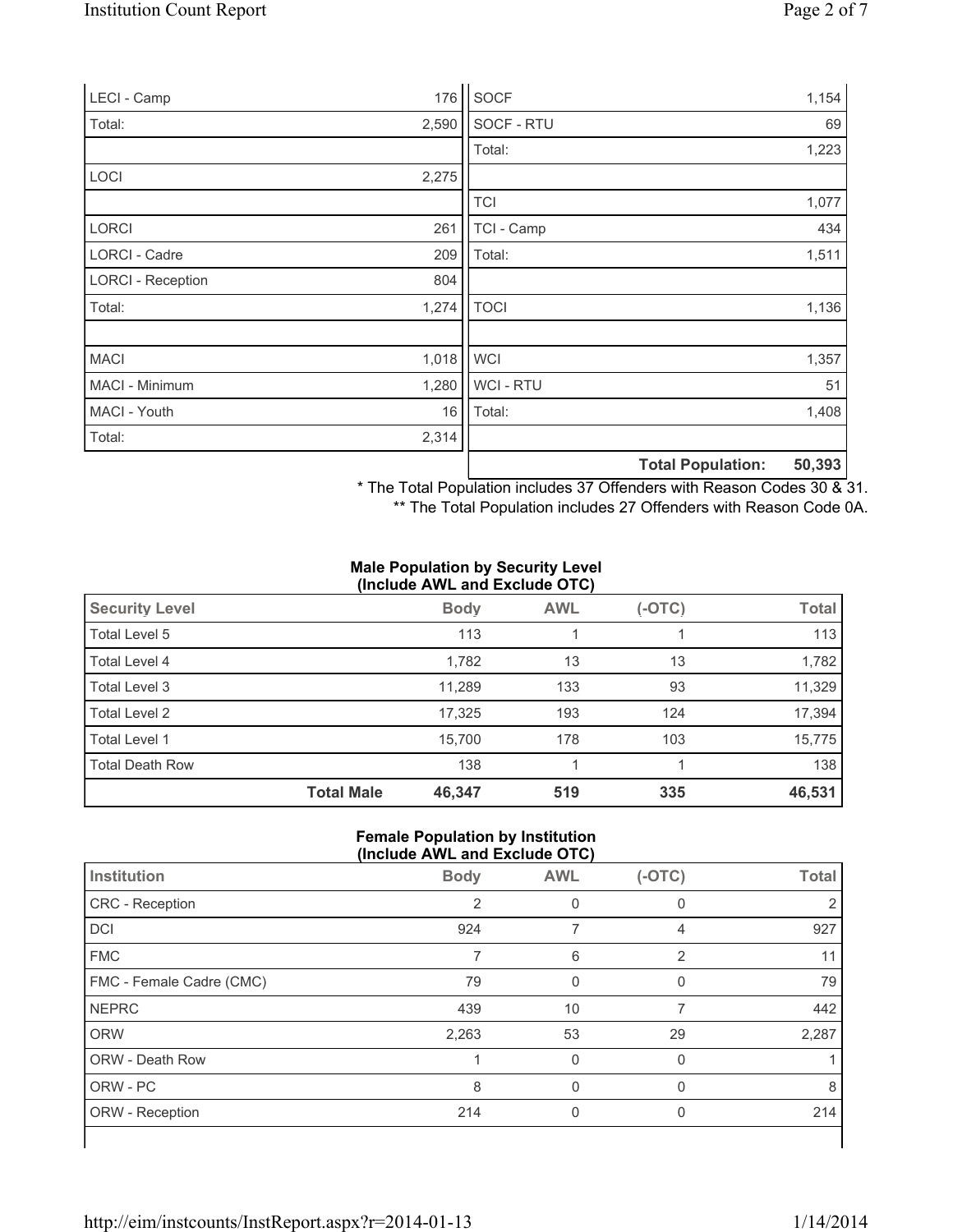| ORW - RTU |                          | 35     |     |     | 35 <sup>1</sup> |
|-----------|--------------------------|--------|-----|-----|-----------------|
|           | <b>Total Female</b>      | 3.972  | 76  | 42  | 4,006           |
|           |                          |        |     |     |                 |
|           | <b>Total Population:</b> | 50,319 | 595 | 377 | 50,537          |

## **Male Population by Institution: Security Level 5 (Include AWL and Exclude OTC)**

| Institution          | <b>Body</b> | <b>AWL</b> | $(-OTC)$ | <b>Total</b> |
|----------------------|-------------|------------|----------|--------------|
| <b>OSP</b>           | 109         |            |          | 109          |
| <b>RICI</b>          |             |            |          |              |
| <b>SOCF</b>          |             |            |          |              |
| <b>Total Level 5</b> | 113         |            |          | 113          |

# **Male Population by Institution: Security Level 4 (Include AWL and Exclude OTC)**

| <b>Institution</b>       | <b>Body</b>               | <b>AWL</b>          | $(-OTC)$            | Total                     |
|--------------------------|---------------------------|---------------------|---------------------|---------------------------|
| ACI                      | $\mathbf{1}$              | $\mathbf 0$         | $\mathsf{O}\xspace$ | $\mathbf{1}$              |
| ACI-PC                   | $\,$ 6 $\,$               | $\mathsf{O}\xspace$ | $\mathsf{O}\xspace$ | $\,6\,$                   |
| <b>BECI</b>              | $\mathbf{1}$              | $\mathsf{O}\xspace$ | $\mathsf{O}\xspace$ | $\mathbf{1}$              |
| CCI                      | $\mathbf{1}$              | $\mathbf 0$         | $\mathsf 0$         | $\mathbf{1}$              |
| CRC                      | $\ensuremath{\mathsf{3}}$ | $\mathsf{O}\xspace$ | $\mathsf{O}\xspace$ | $\ensuremath{\mathsf{3}}$ |
| CRC - Reception          | $\sqrt{2}$                | $\mathsf{O}\xspace$ | $\mathsf{O}\xspace$ | $\overline{2}$            |
| CRC - RTU                | $\sqrt{2}$                | $\mathsf{O}\xspace$ | $\mathsf{O}\xspace$ | $\overline{2}$            |
| LAECI                    | $\overline{2}$            | $\mathsf{O}\xspace$ | $\mathsf{O}\xspace$ | $\overline{2}$            |
| <b>LECI</b>              | 35                        | $\mathsf{O}\xspace$ | $\mathsf{O}\xspace$ | 35                        |
| LOCI                     | $\sqrt{2}$                | $\mathbf 0$         | $\mathsf{O}\xspace$ | $\overline{2}$            |
| LORCI                    | $\,$ 3 $\,$               | $\mathsf{O}\xspace$ | $\mathsf{O}\xspace$ | $\mathbf{3}$              |
| <b>LORCI - Reception</b> | $\overline{4}$            | $\mathbf 1$         | $\mathbf{1}$        | $\overline{4}$            |
| <b>MANCI</b>             | 47                        | $\mathsf{O}\xspace$ | $\mathsf{O}\xspace$ | 47                        |
| <b>NCCI</b>              | $\mathbf{1}$              | $\mathbf 0$         | $\mathsf{O}\xspace$ | $\mathbf{1}$              |
| <b>NCI</b>               | $\mathbf 1$               | $\mathsf{O}\xspace$ | $\mathsf{O}\xspace$ | $\mathbf{1}$              |
| <b>OSP</b>               | 336                       | $\mathbf{1}$        | $\mathbf{1}$        | 336                       |
| PCI                      | $\mathbf{1}$              | $\mathsf 0$         | $\mathsf 0$         | $\mathbf{1}$              |
| RCI                      | 26                        | $\sqrt{2}$          | $\overline{2}$      | 26                        |
| SOCF                     | 1,056                     | $\,8\,$             | $\,8\,$             | 1,056                     |
| SOCF - RTU               | 66                        | $\mathbf 0$         | $\mathsf{O}\xspace$ | 66                        |
| <b>TCI</b>               | $\,6\,$                   | $\mathsf{O}\xspace$ | $\mathsf{O}\xspace$ | $\,6$                     |
| <b>TOCI</b>              | 175                       | $\mathsf{O}\xspace$ | $\mathsf{O}\xspace$ | 175                       |
| <b>WCI</b>               | $\ensuremath{\mathsf{3}}$ | $\mathbf 1$         | $\mathbf{1}$        | $\ensuremath{\mathsf{3}}$ |
| WCI - RTU                | $\sqrt{2}$                | $\mathsf 0$         | $\mathsf{O}\xspace$ | $\overline{c}$            |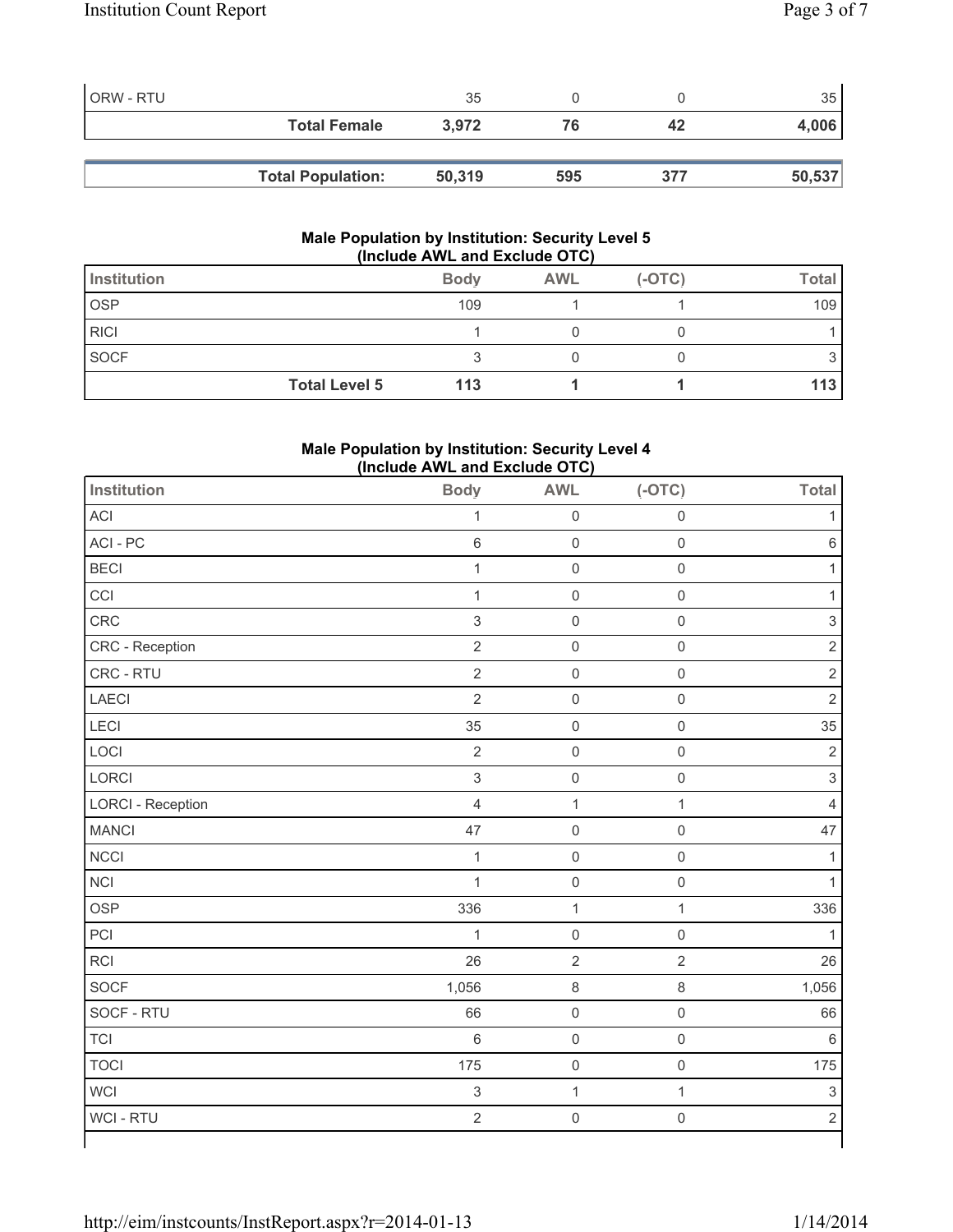$\sim$ 

| <b>Total Level 4</b> | 1,782 |  | 1,782 |
|----------------------|-------|--|-------|
|                      |       |  |       |

|                                   | (Include AWL and Exclude OTC) |                     |                           |              |
|-----------------------------------|-------------------------------|---------------------|---------------------------|--------------|
| Institution                       | <b>Body</b>                   | <b>AWL</b>          | $(-OTC)$                  | <b>Total</b> |
| ACI                               | 34                            | $\mathbf{1}$        | $\mathbf{1}$              | 34           |
| ACI - PC                          | 82                            | $\mathsf{O}\xspace$ | $\mathsf{O}\xspace$       | 82           |
| <b>BECI</b>                       | 19                            | 1                   | $\mathsf{O}\xspace$       | 20           |
| CCI                               | 18                            | $\mathsf{O}\xspace$ | $\mathsf{O}\xspace$       | 18           |
| CRC                               | 44                            | 8                   | $\overline{4}$            | 48           |
| CRC - Cadre                       | 233                           | $\mathsf{O}\xspace$ | $\mathsf{O}\xspace$       | 233          |
| CRC - Reception                   | 607                           | 12                  | $\boldsymbol{9}$          | 610          |
| CRC - RTU                         | 86                            | $\mathbf{1}$        | $\mathsf{O}\xspace$       | 87           |
| <b>FMC</b>                        | 14                            | $\mathsf 0$         | $\mathsf 0$               | 14           |
| FMC - Intensive Care - Male (CMC) | 6                             | $\boldsymbol{0}$    | $\mathbf 0$               | 6            |
| LAECI                             | 33                            | $\mathsf{O}\xspace$ | $\mathsf{O}\xspace$       | 33           |
| LECI                              | 2,258                         | 23                  | 21                        | 2,260        |
| LOCI                              | 20                            | $\mathsf 0$         | $\mathsf{O}\xspace$       | 20           |
| LORCI                             | 54                            | $\mathbf 5$         | $\mathbf 5$               | 54           |
| <b>LORCI - Cadre</b>              | 205                           | $\mathbf 1$         | $\mathsf{O}\xspace$       | 206          |
| <b>LORCI - Reception</b>          | 378                           | $\,6\,$             | 5                         | 379          |
| <b>MACI</b>                       | 8                             | $\mathbf 0$         | $\mathsf{O}\xspace$       | 8            |
| MACI - Youth                      | 5                             | $\boldsymbol{0}$    | $\mathsf{O}\xspace$       | 5            |
| <b>MANCI</b>                      | 1,929                         | 23                  | 17                        | 1,935        |
| <b>MCI</b>                        | 12                            | $\boldsymbol{0}$    | $\mathsf{O}\xspace$       | 12           |
| <b>NCCI</b>                       | 22                            | $\mathsf{O}\xspace$ | $\mathsf 0$               | 22           |
| <b>NCI</b>                        | 20                            | $\mathbf 5$         | $\mathsf{O}\xspace$       | 25           |
| <b>OSP</b>                        | 5                             | $\mathsf{O}\xspace$ | $\mathsf{O}\xspace$       | 5            |
| PCI                               | 60                            | $\mathbf 5$         | $\mathsf{O}\xspace$       | 65           |
| <b>RCI</b>                        | 1,859                         | 18                  | 14                        | 1,863        |
| R C                               | 9                             | $\mathsf 0$         | $\mathbf 0$               | 9            |
| SCI                               | $\mathbf 2$                   | 1                   | 1                         | $\mathbf 2$  |
| <b>SOCF</b>                       | 95                            | $\mathsf{O}\xspace$ | $\mathsf{O}\xspace$       | 95           |
| SOCF - RTU                        | $\ensuremath{\mathsf{3}}$     | 0                   | $\mathsf{O}\xspace$       | 3            |
| <b>TCI</b>                        | 946                           | $\boldsymbol{9}$    | $\overline{7}$            | 948          |
| TCI - Camp                        | 1                             | $\mathsf{O}\xspace$ | $\mathsf{O}\xspace$       | 1            |
| <b>TOCI</b>                       | 909                           | $\mathbf 5$         | $\ensuremath{\mathsf{3}}$ | 911          |
| <b>WCI</b>                        | 1,265                         | $\boldsymbol{9}$    | $\,6\,$                   | 1,268        |
| WCI - RTU                         | 48                            | 0                   | $\mathsf{O}\xspace$       | 48           |
| <b>Total Level 3</b>              | 11,289                        | 133                 | 93                        | 11,329       |

# **Male Population by Institution: Security Level 3**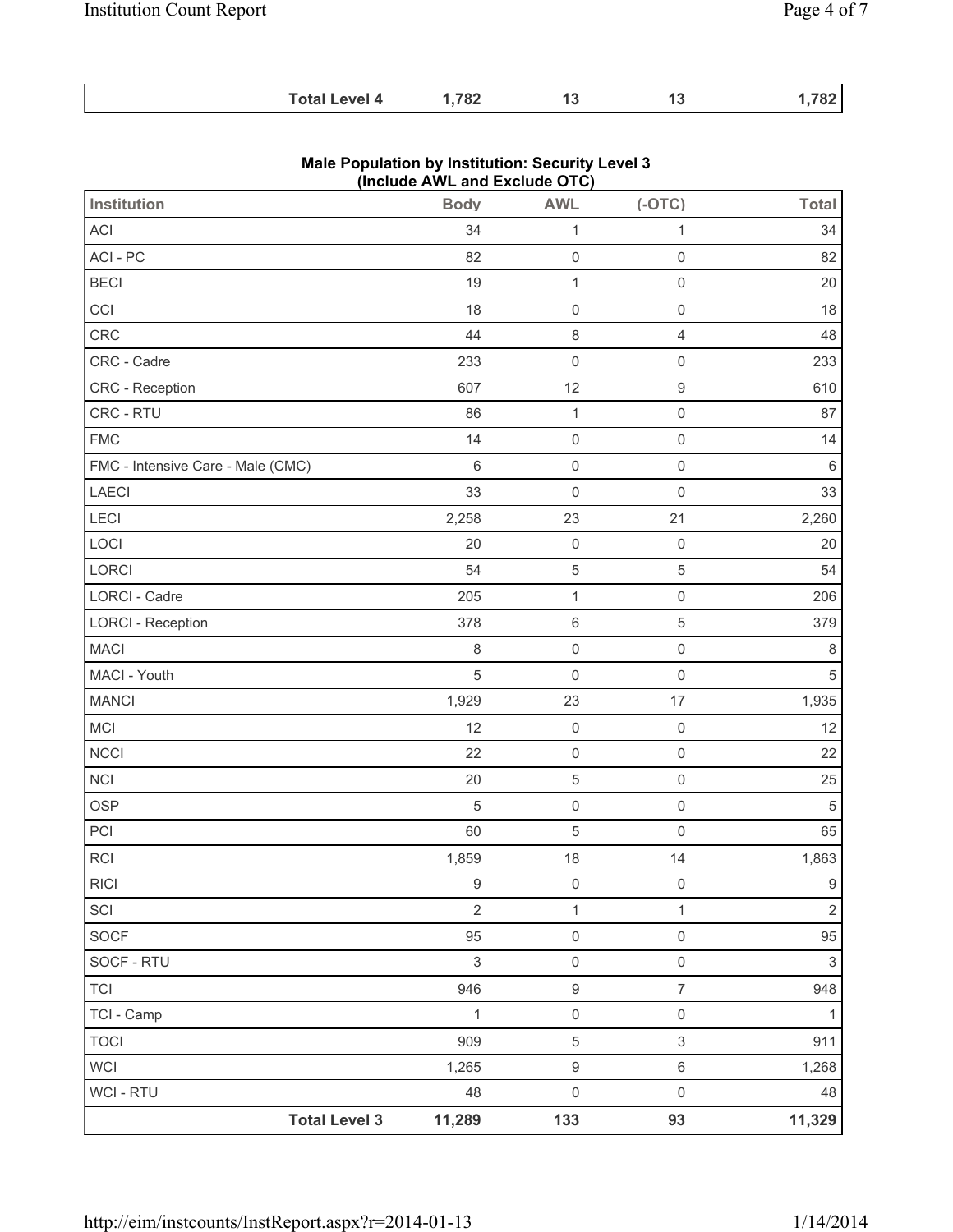|                                   | $(III)$ and $III$ and $I$ and $II$ and $II$ |                           |                     |                |
|-----------------------------------|---------------------------------------------|---------------------------|---------------------|----------------|
| <b>Institution</b>                | <b>Body</b>                                 | <b>AWL</b>                | $(-OTC)$            | <b>Total</b>   |
| ACI                               | 547                                         | $\ensuremath{\mathsf{3}}$ | $\overline{2}$      | 548            |
| ACI - PC                          | 57                                          | $\mathsf 0$               | $\mathsf{O}\xspace$ | 57             |
| <b>ACI - RTU</b>                  | 87                                          | $\mathsf{O}\xspace$       | $\mathsf{O}\xspace$ | 87             |
| <b>BECI</b>                       | 1,493                                       | 20                        | 15                  | 1,498          |
| CCI                               | 1,842                                       | 14                        | $10$                | 1,846          |
| CRC                               | 89                                          | $\,$ 5 $\,$               | $\sqrt{2}$          | 92             |
| CRC - Cadre                       | 49                                          | $\mathsf 0$               | $\mathsf 0$         | 49             |
| CRC - Reception                   | 269                                         | $\overline{4}$            | $\mathbf{1}$        | 272            |
| CRC - RTU                         | 22                                          | $\mathbf 1$               | $\mathsf 0$         | 23             |
| <b>FMC</b>                        | 15                                          | $\mathsf 0$               | $\mathsf{O}\xspace$ | 15             |
| FMC - Intensive Care - Male (CMC) | 19                                          | $\mathsf 0$               | $\mathbf 0$         | 19             |
| GCI                               | 770                                         | $\,$ 5 $\,$               | $\overline{4}$      | 771            |
| <b>GCI-RTU</b>                    | 1                                           | $\mathsf{O}\xspace$       | $\mathsf{O}\xspace$ | $\mathbf{1}$   |
| LAECI                             | 1,345                                       | 32                        | 20                  | 1,357          |
| LECI                              | 94                                          | $\mathsf 0$               | $\mathbf 0$         | 94             |
| LOCI                              | 1,103                                       | $\sqrt{2}$                | 1                   | 1,104          |
| LORCI                             | 83                                          | $\mathbf 1$               | $\mathbf 1$         | 83             |
| LORCI - Cadre                     | $\sqrt{3}$                                  | $\mathsf 0$               | $\mathsf{O}\xspace$ | $\mathbf{3}$   |
| <b>LORCI - Reception</b>          | 159                                         | $\overline{\mathcal{I}}$  | 6                   | 160            |
| <b>MACI</b>                       | 1,010                                       | $\mathbf{1}$              | $\mathsf{O}\xspace$ | 1,011          |
| MACI - Youth                      | 11                                          | $\mathsf{O}\xspace$       | $\mathbf 0$         | 11             |
| <b>MANCI</b>                      | 120                                         | $\mathsf 0$               | $\mathsf{O}\xspace$ | 120            |
| MANCI - Camp                      | 1                                           | $\mathsf{O}\xspace$       | $\mathsf{O}\xspace$ | $\mathbf{1}$   |
| MCI                               | 1,753                                       | 24                        | 13                  | 1,764          |
| MCI - Camp                        | $\mathbf 1$                                 | $\mathsf{O}\xspace$       | $\mathsf 0$         | $\mathbf{1}$   |
| <b>NCCI</b>                       | 1,489                                       | 14                        | 13                  | 1,490          |
| NCCI - Camp                       | $\overline{2}$                              | $\mathsf 0$               | $\mathsf{O}\xspace$ | $\overline{2}$ |
| $\sf NCI$                         | 1,914                                       | 26                        | $19$                | 1,921          |
| PCI                               | 805                                         | 15                        | $\mathbf{1}$        | 819            |
| RCI                               | 156                                         | $\mathsf{O}\xspace$       | $\mathsf{O}\xspace$ | 156            |
| <b>RICI</b>                       | 714                                         | $\ensuremath{\mathsf{3}}$ | $\overline{2}$      | 715            |
| SCI                               | 1,082                                       | 13                        | 11                  | 1,084          |
| <b>TCI</b>                        | 78                                          | $\mathbf{1}$              | $\mathbf{1}$        | 78             |
| <b>TOCI</b>                       | 52                                          | $\sqrt{2}$                | $\overline{2}$      | 52             |
| <b>WCI</b>                        | 89                                          | $\mathsf{O}\xspace$       | $\mathsf{O}\xspace$ | 89             |
| <b>WCI - RTU</b>                  | $\mathbf{1}$                                | $\mathsf{O}\xspace$       | $\mathsf{O}\xspace$ | $\mathbf{1}$   |
| <b>Total Level 2</b>              | 17,325                                      | 193                       | 124                 | 17,394         |

#### **Male Population by Institution: Security Level 2 (Include AWL and Exclude OTC)**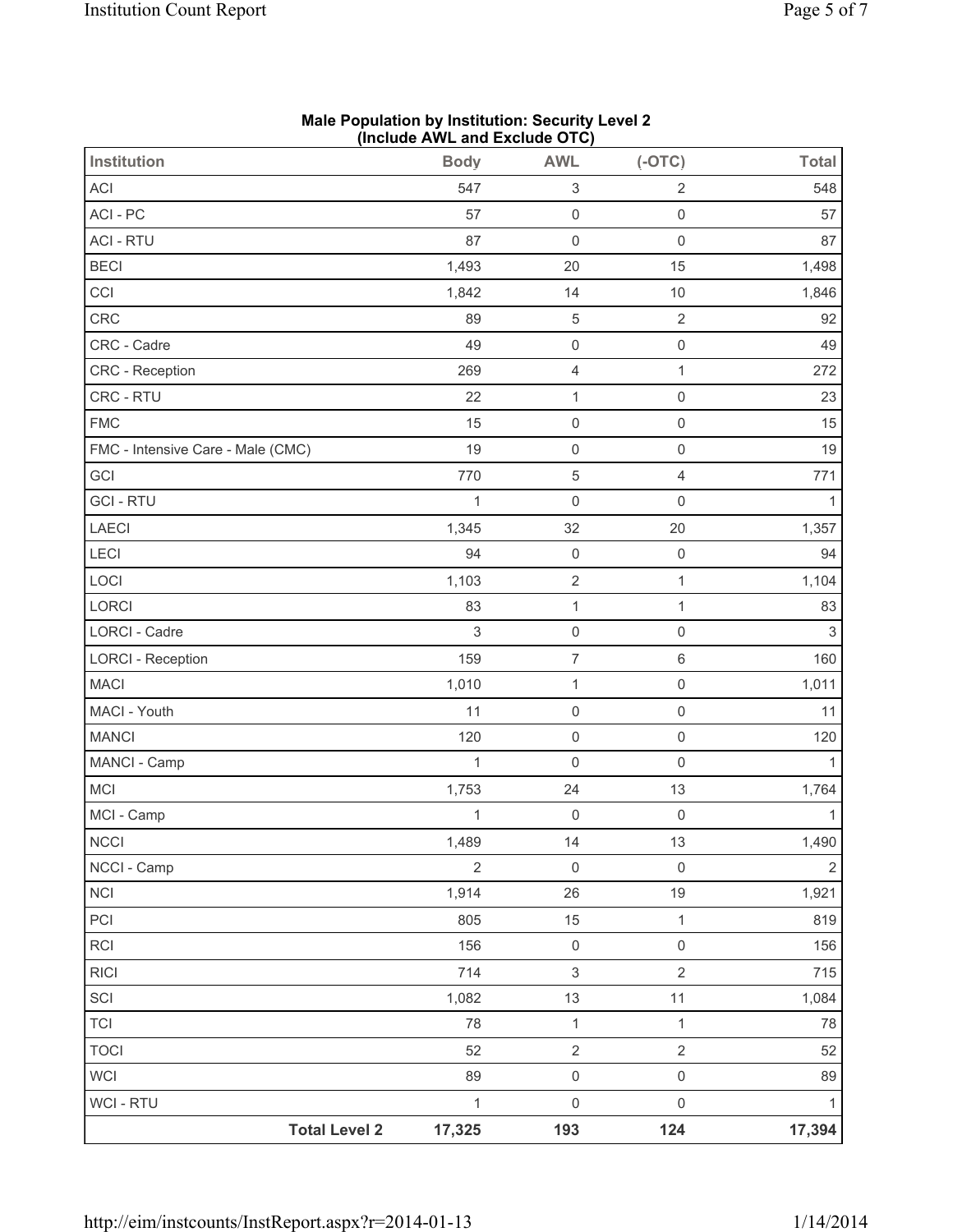| <b>Institution</b>                | (include AWL and Exclude OTC)<br><b>Body</b> | <b>AWL</b>                | $(-OTC)$                  | <b>Total</b> |
|-----------------------------------|----------------------------------------------|---------------------------|---------------------------|--------------|
| <b>ACI</b>                        | 735                                          | $\overline{2}$            | $\overline{2}$            | 735          |
| ACI-PC                            | 23                                           | $\mathsf{O}\xspace$       | $\mathsf{O}\xspace$       | 23           |
| <b>ACI - RTU</b>                  | 43                                           | $\mathsf{O}\xspace$       | $\mathsf{O}\xspace$       | 43           |
| <b>BECI</b>                       | 743                                          | 11                        | $\,6\,$                   | 748          |
| <b>BECI</b> - Camp                | 481                                          | $\mathsf{O}\xspace$       | $\mathsf{O}\xspace$       | 481          |
| CCI                               | 817                                          | $\ensuremath{\mathsf{3}}$ | 1                         | 819          |
| CRC                               | 82                                           | $\mathbf{1}$              | $\mathbf{1}$              | 82           |
| CRC - Cadre                       | 14                                           | $\mathsf 0$               | $\mathsf{O}\xspace$       | 14           |
| CRC - Reception                   | 245                                          | $\,8\,$                   | $\overline{7}$            | 246          |
| CRC - RTU                         | 12                                           | $\mathsf{O}\xspace$       | $\mathsf{O}\xspace$       | 12           |
| <b>FMC</b>                        | 367                                          | $\ensuremath{\mathsf{3}}$ | $\mathbf{1}$              | 369          |
| FMC - Intensive Care - Male (CMC) | 13                                           | $\mathsf{O}\xspace$       | $\mathbf 0$               | 13           |
| GCI                               | 461                                          | $\boldsymbol{9}$          | $\,8\,$                   | 462          |
| GCI - Camp                        | 759                                          | $\mathbf{1}$              | $\mathbf{1}$              | 759          |
| <b>GCI-RTU</b>                    | 1                                            | $\mathsf{O}\xspace$       | $\mathsf{O}\xspace$       | $\mathbf{1}$ |
| LAECI                             | 391                                          | $\,$ 5 $\,$               | $\sqrt{5}$                | 391          |
| LECI                              | 27                                           | $\mathbf{1}$              | $\mathbf{1}$              | 27           |
| LECI - Camp                       | 176                                          | $\mathsf{O}\xspace$       | $\mathsf{O}\xspace$       | 176          |
| LOCI                              | 1,150                                        | $\ensuremath{\mathsf{3}}$ | $\mathbf{1}$              | 1,152        |
| LORCI                             | 121                                          | $\mathbf{1}$              | 1                         | 121          |
| <b>LORCI - Cadre</b>              | 1                                            | $\mathsf{O}\xspace$       | $\mathsf{O}\xspace$       | $\mathbf{1}$ |
| <b>LORCI - Reception</b>          | 260                                          | 13                        | $\boldsymbol{9}$          | 264          |
| MACI - Minimum                    | 1,280                                        | 10                        | $\overline{7}$            | 1,283        |
| <b>MANCI</b>                      | 11                                           | 13                        | 6                         | 18           |
| MANCI - Camp                      | 396                                          | $\mathsf{O}\xspace$       | $\mathsf{O}\xspace$       | 396          |
| MCI                               | 456                                          | $\overline{7}$            | $\ensuremath{\mathsf{3}}$ | 460          |
| MCI - Camp                        | 376                                          | $\mathsf{O}\xspace$       | $\mathsf{O}\xspace$       | 376          |
| <b>NCCI</b>                       | 752                                          | 16                        | 12                        | 756          |
| NCCI - Camp                       | 395                                          | $\mathsf{O}\xspace$       | $\mathsf 0$               | 395          |
| NCI                               | 580                                          | $\mathbf{1}$              | $\mathsf{O}\xspace$       | 581          |
| PCI                               | 1,296                                        | 27                        | 12                        | 1,311        |
| <b>RICI</b>                       | 1,780                                        | 28                        | 14                        | 1,794        |
| SCI                               | 977                                          | $\overline{4}$            | $\overline{2}$            | 979          |
| <b>TCI</b>                        | 46                                           | 11                        | $\mathfrak{S}$            | 54           |
| TCI - Camp                        | 433                                          | $\mathsf{O}\xspace$       | $\mathsf{O}\xspace$       | 433          |
| <b>Total Level 1</b>              | 15,700                                       | 178                       | 103                       | 15,775       |

## **Male Population by Institution: Security Level 1 (Include AWL and Exclude OTC)**